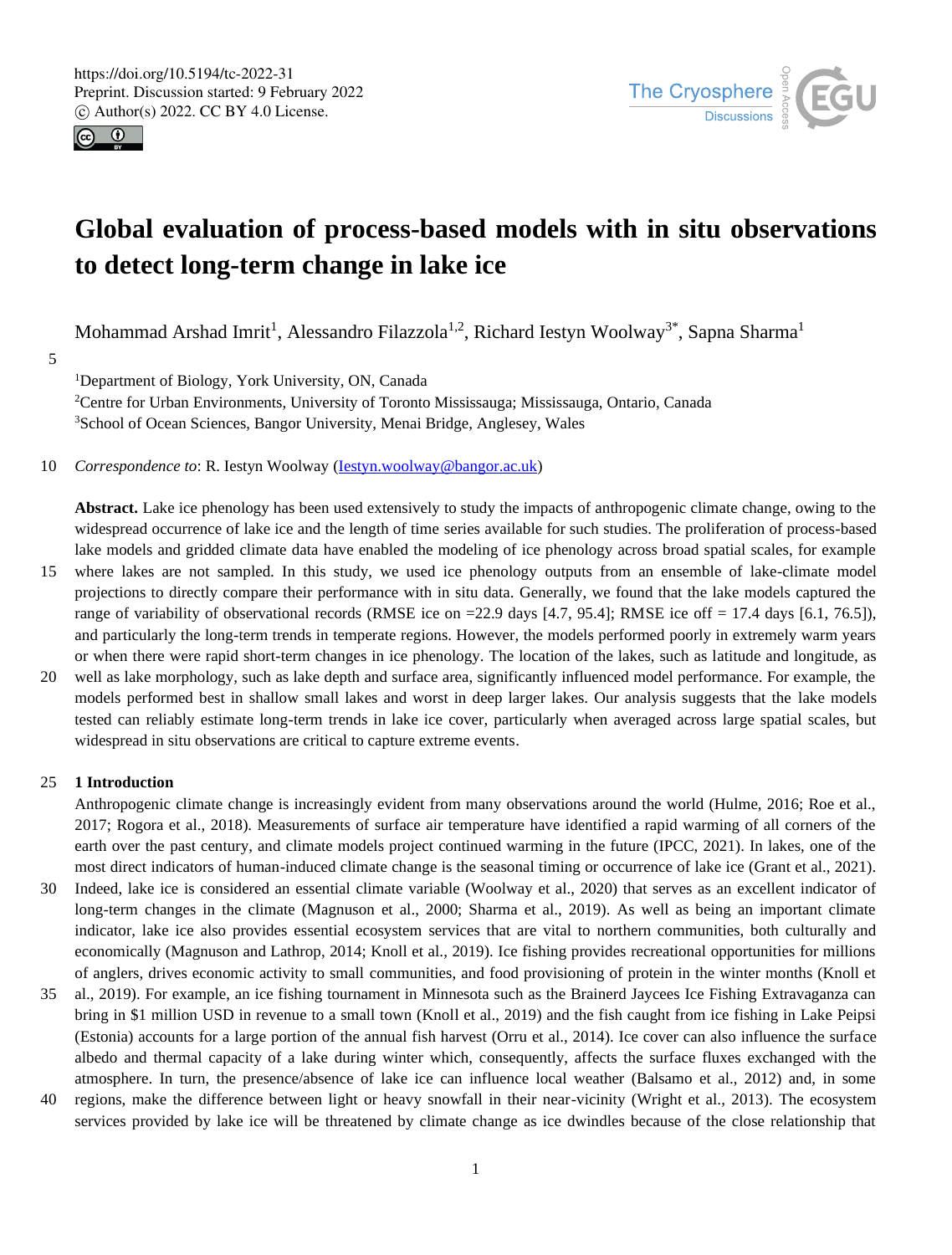



exists between air temperatures and the formation or persistence of lake ice (Filazzola et al., 2020). Understanding lake ice responses to climatic variations is therefore critical for anticipating the repercussions of climate change on lakes and their associated ecosystems.

45

Lake ice has dramatically changed in recent decades, with later ice formation, earlier ice melts, and shorter seasonal durations of ice cover (Magnuson et al., 2000; Benson et al., 2012; Sharma et al., 2021). More specifically, in the last 25 years, the rate of lake ice loss is six times faster than in the past 100 years (Sharma et al., 2021) and some lakes are beginning to not freeze at all in some winters (Sharma et al., 2019). Many of the earlier studies have benefitted from using 50 direct human observations of ice cover collected over decades to centuries for hundreds of lakes around the Northern

- Hemisphere. However, there are an estimated 50 million lakes around the world that freeze each winter, but do not have long-term observations. Thus, quantifying changes in lake ice worldwide requires a modeling approach. However, trying to make reliable predictions of how lake ice responds to climatic variations is challenging, as lake ice is influenced by complex thermodynamic fluxes occurring at the lake surface and within the water column. In recent decades, process-based models
- 55 that encapsulate the dominant physical processes occurring in lakes have been developed and subsequently used to quantify, among other things, long-term changes in ice cover across the Northern Hemisphere (Woolway and Merchant, 2019; Grant et al., 2021). However, no study to our knowledge has yet evaluated whether these global scale models can adequately capture the observed historic variability across temporal and spatial scales, nor evaluated the variability among the model projections i.e., to investigate if all lake models behave the same.
- 60

In this study, we aim to fill this knowledge gap by comparing global simulations of lake ice phenology from an ensemble of process-based lake models with direct observations of lake ice from Northern Hemisphere lakes. We compared the accuracy of predicting ice on and ice off of four lake models relative to in situ observational ice records during the historic period, from 1901 to 2020. The accuracy of models was assessed using the mean difference of ice on and ice off dates from modeled

65 and in situ data, root mean squared error (RMSE), and differences in trends. We ask the following questions: (i) how well do lake models capture the timing and duration of observed seasonal ice cover? (ii) does model accuracy differ across lake types and climatic regions?, and (iii) do lake ice models better capture long-term observed variability compared to short-term change.

# 70 **2 Materials and Methods**

# **2.1 Data Acquisition**

# **2.1.1 Lake ice simulations**

- 75 Lake ice projections used in this study were simulated using an ensemble of process-based lake models, which contributed to the Inter-Sectoral Impact Model Intercomparison Project phase 2b (ISIMIP2b) Lake Sector (Vanderkelen et al., 2020; Woolway et al., 2021; Grant et al., 2021). These models include the Community Land Model version 4.5 (CLM4.5) (Lawrence et al., 2011), the Arctic Lake Biogeochemistry Model (ALBM) (Tan et al., 2018), SIMSTRAT-UoG (Goudsmit et al., 2002), and LAKE (Stepanenko et al., 2016). Each lake model was driven by climate data from four Earth System Models
- 80 which contributed to phase 5 of the Coupled Model Intercomparison Project (CMIP5), GFDL-ESM2M, HadGEM2-ES, IPSL-CM5A-LR and MIROC5, after bias-adjustment to the EWEMBI reference dataset (Lange, 2016; Frieler et al., 2017). Historical simulations (1901-2005) represent a historical climate, whereas future projections (2006-2099) consider three Representative Concentration Pathways representing low greenhouse gas emissions (RCP 2.6), moderate emissions (RCP 6.0), and high emissions (RCP 8.5) (Van Vuuren et al., 2011). Following the ISIMIP2b global lake sector protocol, each of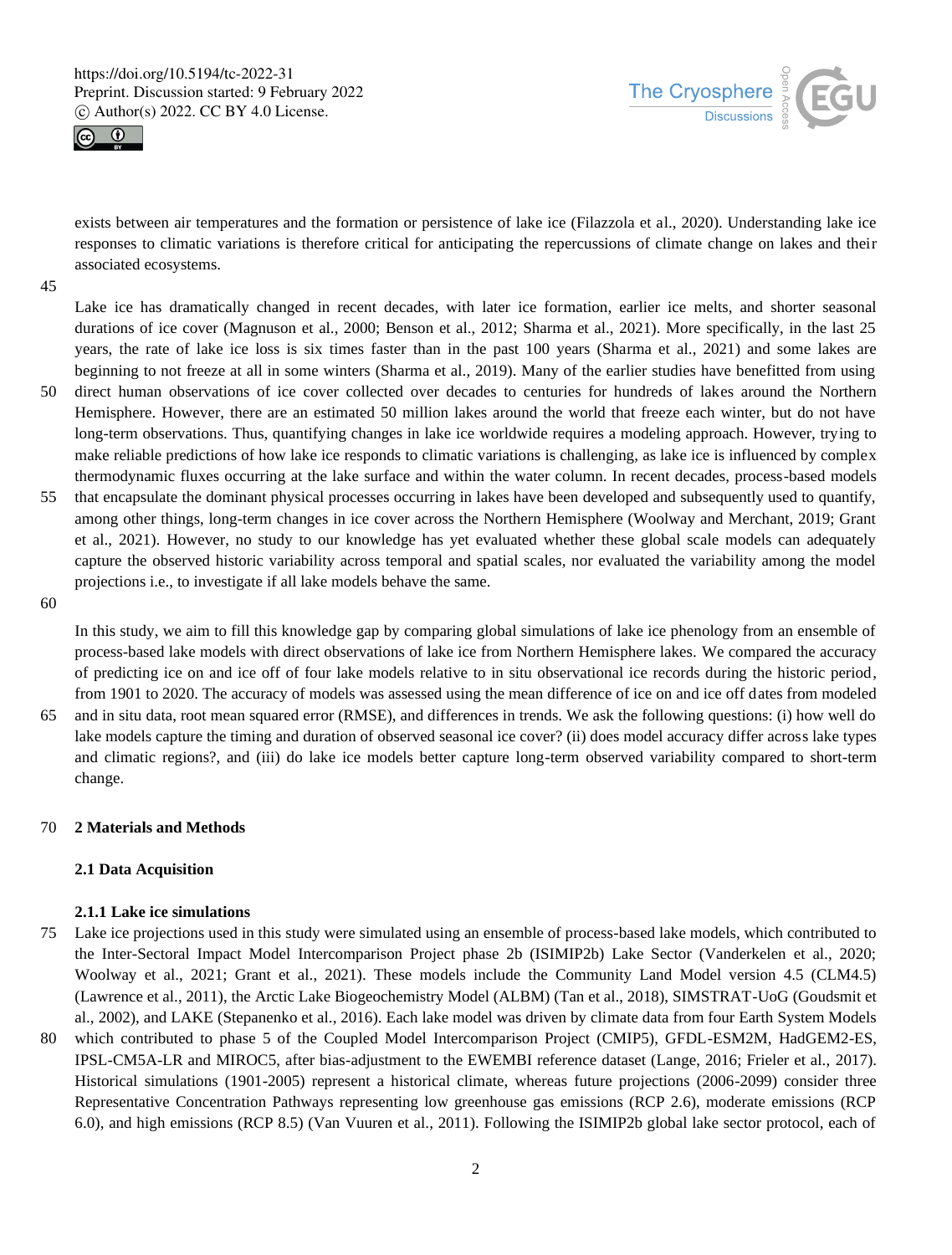



- 85 these lake-climate models were used to simulate daily lake ice cover at a  $0.5^{\circ}$ -by- $0.5^{\circ}$  grid resolution, based on the mean depth and surface area of all known lakes within a 0.5° grid (i.e., the average depth of all known lakes and the surface area covered). Notably, for each 0.5° grid worldwide, the lake models simulated the ice cover of a "representative lake", with its size and depth determined by the distribution of all known lakes within that grid. The locations, depths, and grid-scale fractions of lakes within each 0.5° grid were determined by the Global Lake Data Base version 1 (Kourzeneva, 2010; Subin 90 et al., 2012; Choulga et al., 2014). Lake information was aggregated from the original 30 arc-second resolution to a 0.5°-by-
- 0.5° grid lake depth field. Each of the lake models, except CLM 4.5 used the same lake depth information. In CLM4.5, every grid cell has a constant lake depth of 50 m. Post-processing of modeled lake ice cover was performed to attain homogenized ice onset, break-up and duration values following Grant et al., (2021). Furthermore, we converted the ice off and ice on dates to be centered around January 1st as 0. Hence, dates before January 1st are negative and dates after January 1st are positive. 95

# **2.1.2 In situ observations**

We obtained 61,690 records of in situ observations for 2,658 lakes spanning from 1874 to 2020 (updated from Benson et al. 2000) that matched the gridded latitudes and longitudes from ISIMIP2b. For each 0.5° ISIMIP grid, we averaged the in situ observational data (i.e., ice on and ice off day of year) for the lakes in that grid, to obtain an in situ gridded average ice

100 phenology. We then used the averaged in situ gridded data to compare the projections from the models for the same grids.

#### **2.2 Data Analysis**

First, we calculated the anomaly in ice on or ice off dates to identify the general trend in the models over the time-series. We calculated the average ice on or ice off date in the time series from the year 1901 to 1930. This is the baseline for the 105 anomaly. For each year, we then subtracted the model's ice on or ice off value from this baseline, which provided the difference in ice on or ice off date over time.

#### **2.2.1 Model Performance**

We used three metrics to investigate the difference between the in situ observations and the process-based lake models, using 110 modeled ice phenology for the period 1900-2020 including the historical observations from 1900-2005 and RCP 6.0 from 2006-2020 (Frieler et al., 2017; Vanderkelen et al., 2020). For both ice on and ice off we calculated: i. The Root Mean Squared Error (RMSE), ii. The difference in mean for the time series between the in situ observation and modeled data, and iii. The difference in trends between the in situ observations and modeled data. Each method was calculated for each grid cell where we had in situ observations. We describe each method in detail below. For each analysis, we performed a

- 115 Kruskal-Wallis one-way analysis of variance to quantify if there were differences between the models, followed by a Tukey post-hoc analysis to identify which groups were different from each other. For each grid, we calculated the RMSE between the modeled data and the in situ observations. Briefly, we used the ISIMIP projections as the predicted data and the in situ observations as the actual data. Higher RMSE values indicated that the modeled ice on and ice off deviated more from the observation. For each grid, we averaged the values obtained by the model, calculating 'y' and averaged the values of the in
- 120 situ observations, calculating 'x' over the whole time series. We then subtracted y from x. A positive value indicates that the model predicted later mean ice off or mean ice on dates. For each grid, we ran an Ordinary Least Squares (OLS) regression to obtain the trend (slope) that would indicate the change in ice on or ice off dates per year. We ran the OLS for both the modeled data and for the in situ observations, after which we subtracted the trends obtained from each other. A negative value suggests that the model predicted a slower change in ice on or ice off dates relative to the observations.

125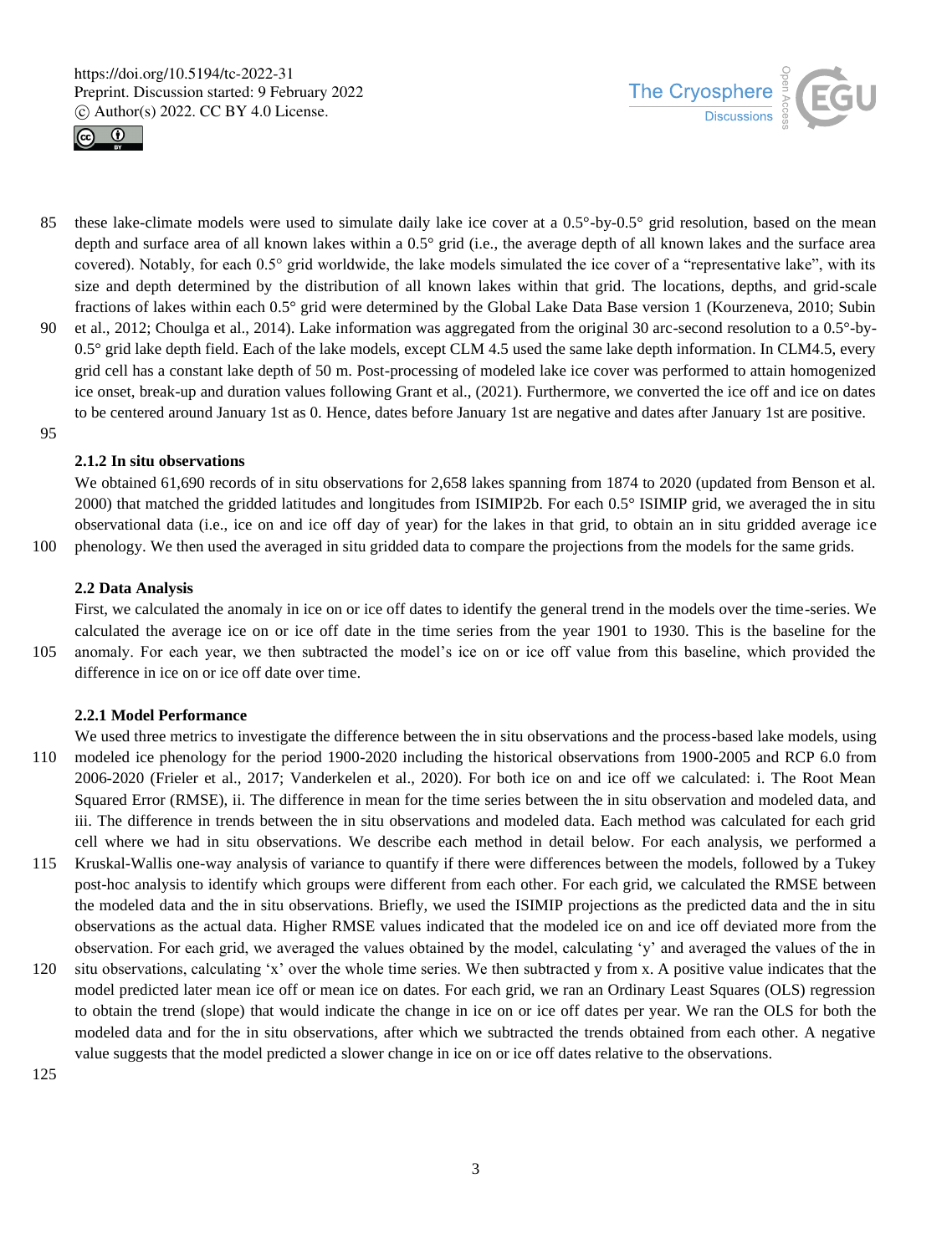



#### **2.2.2 Factors affecting model performance**

We used random forest models to investigate the factors affecting RMSE and the mean difference between the models and the in situ observations. Our response variables were RMSE and mean difference in dates. Our explanatory variables were latitude, longitude, length of the time series in the grid, average depth of lakes in the grid, average area of the lakes in the 130 grid, and the percentage of extreme events in the grid. An extreme event was defined as a day (for ice on or ice off) where the day was greater than 2 standard deviations from the mean of the distribution of ice on or ice off day of the year for the grid. We then counted how many of these extreme events occurred for each grid and divided them by the length of the time series, to obtain a percentage of extreme events. We used 100 trees for the random forests, with no depth limit on the trees (Breiman, 2001).

135

#### **2.2.3 Length of time series**

As the length of the time-series may affect how well the models performed relative to the in situ observations in terms of RMSE, mean difference, and trend difference, we divided the time series into 6 categories, with the categories being timeseries length from 0-10 years, 11-20 years, 21-40 years, 41-80 years, and over 80 years. We subsequently performed a 140 Kruskal-Wallis one-way analysis of variance to quantify if there were differences between the categories of time-series, followed by a Tukey post-hoc analysis to identify whether there were statistically significant differences in model performance with varying lengths of time-series.

#### **2.3 Case Study - Extreme Events**

145 To investigate how well the in situ observations fit within the range of the model outputs within a grid cell, we selected a grid where there were at least 3 lakes with in situ observations. We plotted the time-series of the in situ observations along with the range of all the model outputs. We then visually detected how well the models captured the in situ observations. We chose the grid cell containing Lakes Mendota, Monona, and Wingra because they have an extensive time series, experienced extreme events in recent years, and have varying lake areas and depths (Magee and Wu, 2017; Sharma et al., 2021).

#### 150

## **3 Results**

To explore how well the lake models matched real-world observations, we calculated the anomaly in ice on days and ice off days across all the models (Figure 1). Prior to 2005, the ice on anomaly varied between a minimum of -2 days and a maximum of 4 days. There is a general upward trend, indicating generally later ice on dates over time. Following the

155 inclusion of RCP 6.0 after 2005, the models have increasingly larger anomalies, with the variation now ranging between -1 and 8 days. For ice off, the anomaly varies between -6 days and 4 days up to 2005, with a general declining trend, signifying earlier ice off over time. Following the inclusion of the RCP scenario, the ice off anomaly varies between -22 and 2 days, suggesting even earlier ice off dates in recent years.

#### 160 **3.1 Model Performance**

There are differences among the lake models, when compared to in situ observations (Figure 2). For RMSE, there were significant differences across all of the four lake models (ALBM, CLM4.5, LAKE, and SIMSTRAT) for ice off ( $p < 0.05$ ) and ice on (p < 0.05). For ice off, ALBM was not significantly different from CLM4.5 (p > 0.05) and SIMSTRAT (p > 0.05), but all other pairwise model comparisons were significantly different  $(p < 0.05)$ . The greatest differences in ice off

165 were between LAKE (mean=26.4 [11.6, 58.8] 95 % confidence interval) and ALBM (RMSE: mean=19.8 [9.3, 44.2]). For ice on, ALBM and CLM4.5 were not significantly different from each other ( $p > 0.05$ ), and all other pairwise model comparisons were significantly different from each other  $(p > 0.05)$ . Similar to ice off, the greatest differences in ice on were between LAKE (mean=20.7 [11.2, 37.8]) and ALBM (mean=16.6 [9.2, 34.5]). Using the mean difference metric, we found significant differences across all the four lake models for both ice off  $(p < 0.05)$  and ice on  $(p < 0.05)$ . For ice off, all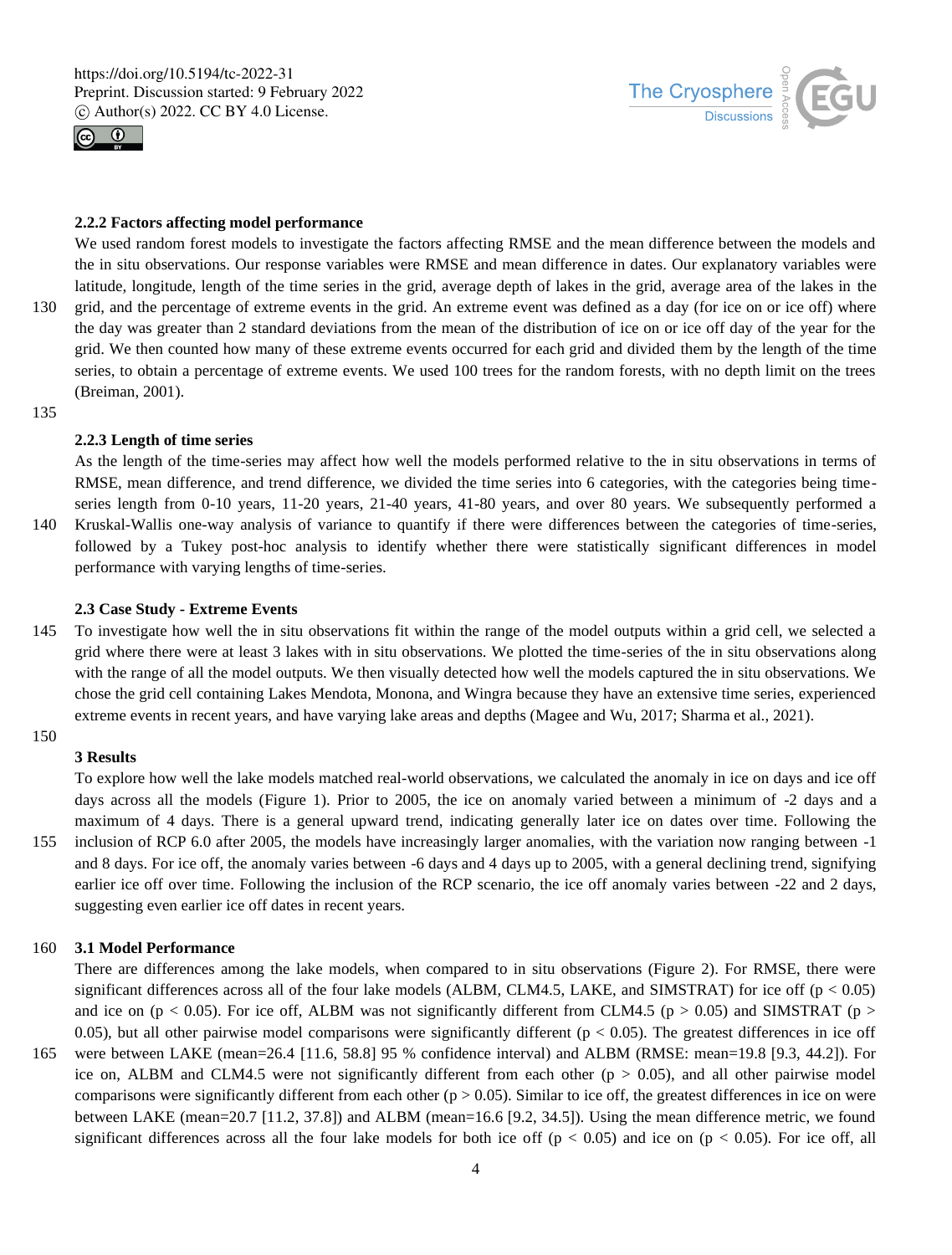



170 pairwise model comparisons were significantly different from each other  $(p < 0.05)$ , with the greatest difference being between LAKE(mean=-17.7 [-55.5, 6.5]) and ALBM (mean=-2.2 [-38.2, 18.4]). For ice on, except between LAKE and the CLM4.5, all pairwise model comparisons were significantly different from each other ( $p < 0.05$ ). The greatest difference was between LAKE (mean=-11.4 [-30.2, 9.7]) and ALBM (mean=9.2 [-2.2, 26.1]). We found no significant differences across the four models for ice on ( $p > 0.05$ ) and ice on off ( $p > 0.05$ ) when looking at the difference in trends.

175

#### **3.2 Factors affecting model performance**

We used random forests, based on 100 trees, to investigate the factors affecting RMSE and mean difference of the models. For RMSE, the model for ice on explained 84.9% of the variation and the model for ice off explained 66.4 % of the variation. For mean difference, the random forest explained 69.4 % of the variation for ice on and 43.2% of the variation for 180 ice off.

For both ice on and ice off, the longitude of the lakes was the most important factor influencing RMSE (Figure 3). For ice on, the remaining important factors in order were average depth of the lakes in the grid, length of the time-series of the lakes, average area of the lakes in the grid, latitude of the lakes, and number of extreme events from the lakes in that grid. For ice

- 185 off however, latitude was second most important, followed by area, length of the time-series, number of extreme events, and depth of the lakes. We observed some interesting relationships when examining the partial dependence plots (Figure 3) For ice on, the model depends less on the latitude of the lake in more northerly regions, however the opposite is observed for ice off. Interestingly, latitude has less of an effect on the RMSE in lakes found in mid-western USA. For ice on, RMSE depends more on the length of the time series the longer the time series. However, ice off is less dependent on the time series. For
- 190 depth, area, number of extreme events, and longitude, similar patterns are generally observed in both ice on and ice off. Overall, we noticed that shallow small lakes had lower RMSE than deep large lakes.

#### **3.3 Length of time series**

- We examined how the length of the time series influenced RMSE, mean difference and trend difference. For RMSE and 195 mean difference, the difference among the models and among the binned year categories were significantly different (p < 0.05) for ice on and ice off (Figure 4). For ice on and RMSE, SIMSTRAT and ALBM were not significantly different from each other  $(p > 0.05)$  and there were no significant differences between grouped years of 0-10 and the other length categories (years 11-20, 21-40, 41-80, and > 80). For RMSE of ice off, CLM4.5 and ALBM were not significantly different from each other ( $p > 0.05$ ), as well as SIMSTRAT and ALBM ( $p > 0.05$ ). For the grouped years, there were no significant differences
- 200 between the groups when the length of the time series was over 40 years ( $p > 0.05$ ), and no significant difference between 0-10 and 21-40 years ( $p > 0.05$ ).

For mean difference and ice on, all pairwise comparisons were significantly different from each other  $(< 0.05)$ . When including binned years, pairwise differences between 0-10 and the other grouped years were not significant ( $p > 0.05$ ), as 205 well as between 21-40 and over 80 years ( $p > 0.05$ ). For ice off, except for LAKE and CLM4.5, all models were significantly different from each other ( $p < 0.05$ ). For the grouped years, there were no significant differences between pairs of categories of time-series length for  $11-20$  years and over 80, 0-10 and 21-40, 0-10 and 41-80, and 21-40 and 41-80 years ( $p > 0.05$ ).

For differences in trends, there were no significant differences among the models for either ice on or ice off ( $p > 0.05$ ), indicating the models capture trends of the time-series similarly. However, there were differences among the grouped years.

210 For ice on, except for between 21-40 and over 80 years, 41-80 and over 80 years, and 11-20 and 41-80 years, all pairwise year grouped differences were significantly different ( $p < 0.05$ ). For ice off, except for 41-80 and over 80 years, and 11-20 and 21-40 years, all pairwise differences were significantly different from each other ( $p < 0.05$ ).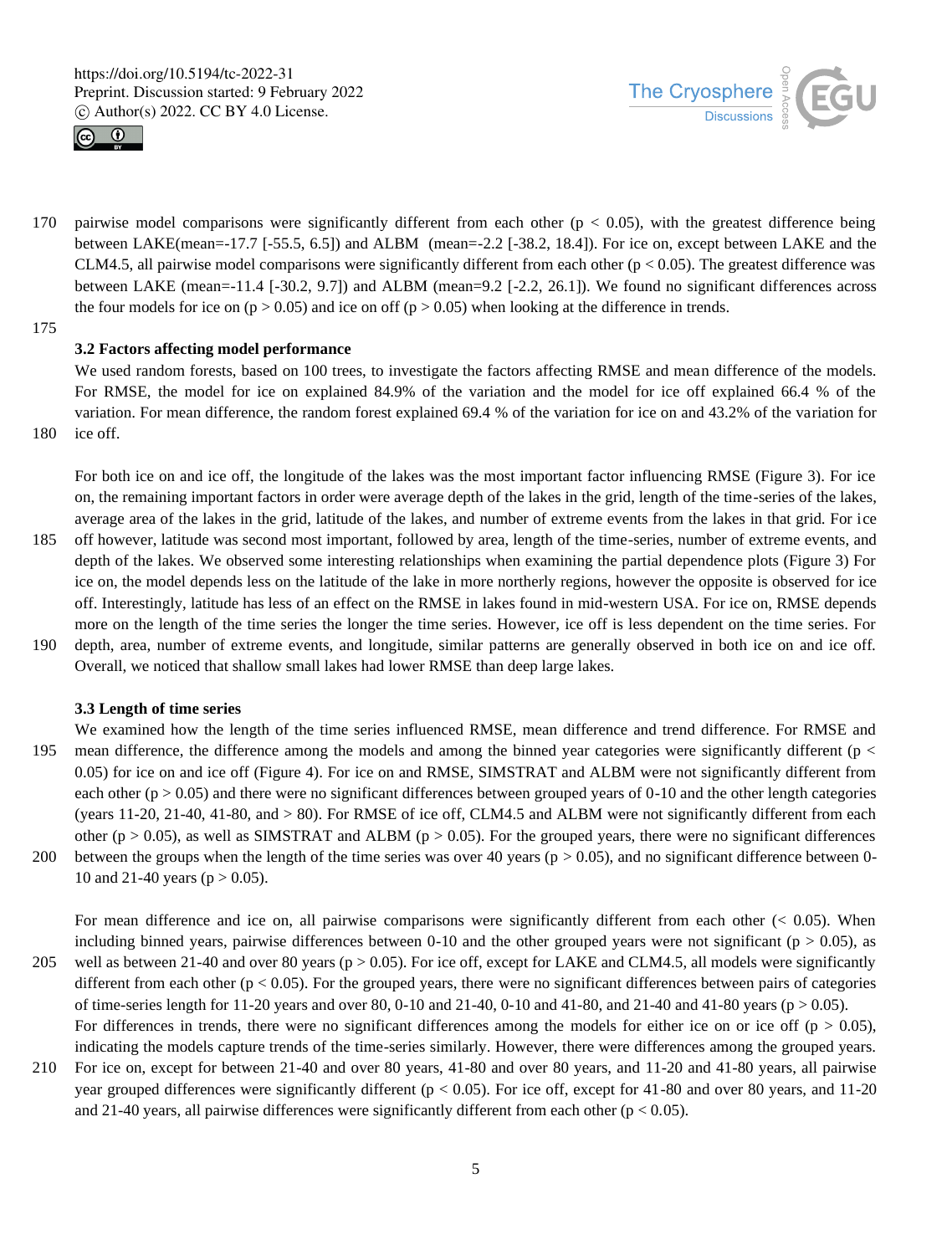



#### **3.4 Case Study - Extreme Events**

215 We chose a grid which contained at least 3 lakes to compare how the projections differ from the in situ observations on a year by year basis, to detect what in situ events the gridded models cannot capture. Hence, we chose a grid in Madison, Wisconsin, USA, where Lakes Wingra, Mendota, and Monona are located. We observed that the models captured the variation in in situ ice on days well most of the years (Figure 5). However, it is evident that in years when extreme values occur, the ISIMIP models cannot capture such extreme conditions. For example, in the last century, Lake Monona had 5 220 extreme events for ice off, where the lake thawed in January (orange lines on Figure 5). The models were not able to capture these extreme events. The same phenomenon was observed with Lake Mendota, where the extreme events were not within the range of the models. Not surprisingly, the models performed well when extreme events were infrequent, as evident from the time-series of ice on days where there were fewer extreme events.

#### 225 **4 Discussion**

Predicting physical and biological lake responses to climate change will be critical for adaptation in the coming decades. In this study, we found that global process-based models of lake ice accurately captured the timing and duration of real-world observations of seasonal ice cover, often only inaccurate by between two and six days. The accuracy of the models was influenced by geographic region, with both latitude and longitude suggested as important predictors of accuracy. The

- 230 physical characteristics of the lakes were also relevant for model accuracy, with ice phenology in larger and deeper lakes typically being more difficult to predict. The lake ice models were more effective at estimating long-term trends relative to short term change, suggesting that while predicting the timing of ice cover for a specific year may lead to inaccuracies, estimating patterns over multiple decades will be more reliable. There was no single lake model that was more effective at estimating patterns of lake ice, with individual lakes performing best in some years and worst in others, thus suggesting that
- 235 an ensemble approach may be the most beneficial. While our findings highlight some discrepancies with in situ observations, we found evidence that modelling lake ice patterns can be an effective approach for estimating long-term trends in lake ice.

#### **4.1 Predictability of lake ice**

- Geography mediated the predictability of lake ice patterns. Being able to predict climatological or biological responses 240 across multiple countries and continents is certainly challenging because of the complex, region-specific differences in geography. Using an ensemble-model approach, such as we have done here, can be more effective at estimating climate patterns by reducing model-specific anomalies, i.e., abnormally large departures from other models (Semenov and Stratonovitch, 2010). However, averaging across models can reduce the ability to predict responses in regional conditions that specific models attempt to address. This may explain why the location of the lake was an important variable predicting
- 245 the accuracy of lake models. Alternatively, the decrease in accuracy from lake models might be caused by a lower number of available in situ observations to compare. For example, RMSE increased markedly between -50 and 0° longitude, but these areas correspond with the Atlantic Ocean and have only few in situ observations. Latitude was also an important variable in determining model accuracy that could be explained by global patterns of temperature isotherms. We calculated the lowest RMSE (i.e., most accurate) between 50 and 65° latitude which reflects the higher density of lakes in northern latitudes and
- 250 highest abundance of lakes currently experiencing intermittent ice cover (Sharma et al., 2019). Most lakes outside of this band are either permanently ice-free or permanently frozen, suggesting the lake models are effective at predicting the phenology of intermittent ice cover. While lake location plays an important role in determining the accuracy of models, the highest degree of accuracy is where most lakes are present.
- 255 Some of the more substantial differences between models were caused by extreme events. Extreme climate events are inherently difficult to predict and thus difficult to include in models (Easterling et al., 2000). Additionally, the global circulation models that are used in these lake models are intended to explore mean changes in climate over time (Taylor et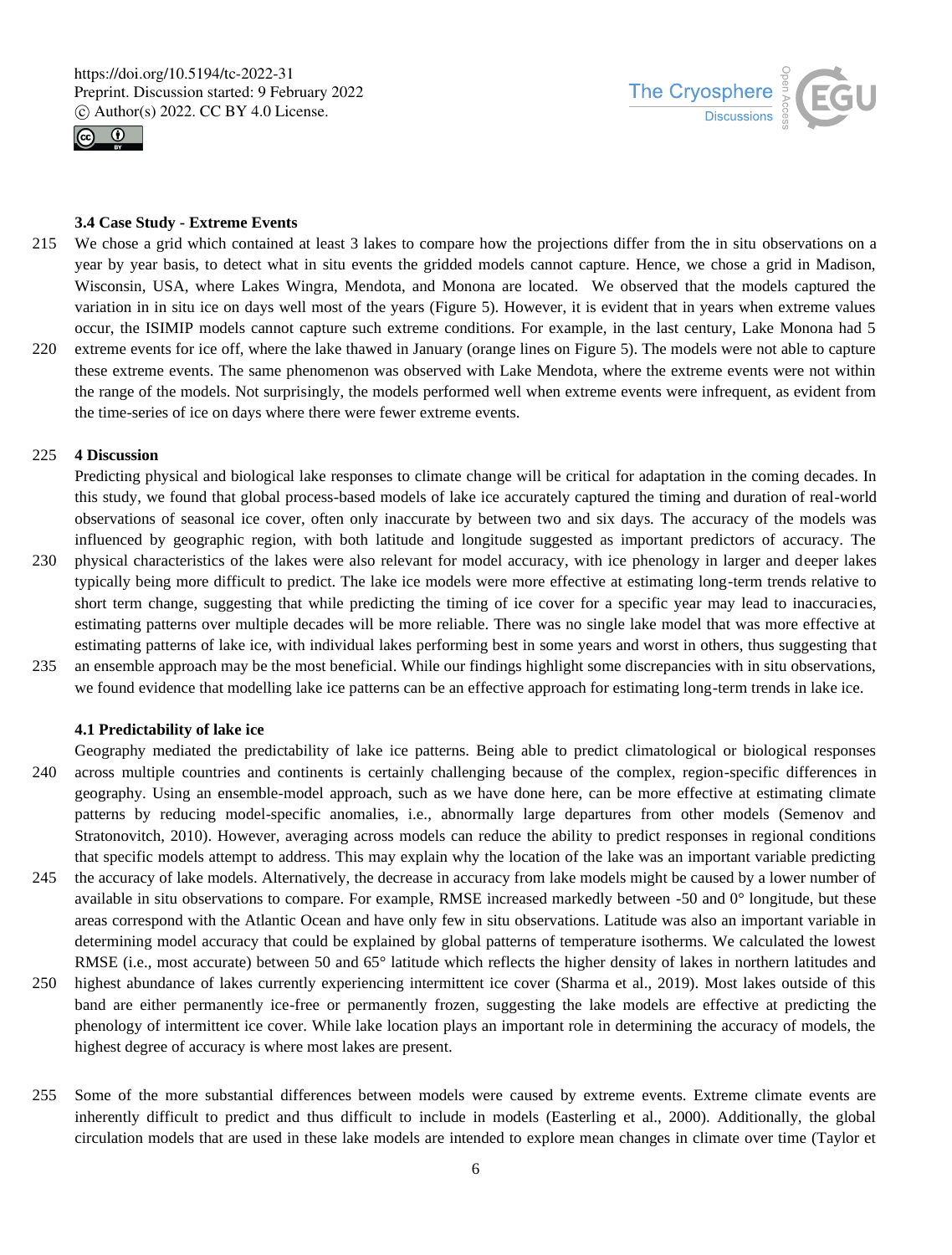



al., 2012). While we are improving our ability to predict the frequency of extreme events over a select period of years (Sillmann et al., 2017; Hanlon et al., 2013), predicting the specific year an extreme event occurs in the future is not currently 260 possible. This may explain why when a longer time series was used, the accuracy increased, as these high-variability events are averaged out. Some of the extreme events we observed that reduced model accuracy corresponded with local climate phenomenon. For instance, the El Niño Southern Oscillation (ENSO) can drive abnormally early ice-breakup dates in North America (Lopez et al. 2019). This pattern was supported by our models that inaccurately predicted ice off date as later than observed for lake Mendota during a particularly strong ENSO event in 1997-1998 and 2015-2016 (Figure 5). ENSO events 265 have been attributed to several noticeably early break-ups for lakes in recent decades, such as 1972, 1982, and 1997, as well as an unusual lake ice on event 1930-1931 (Magee et al., 2016). Other teleconnection climate patterns can drive ice phenology including the North Atlantic Oscillation (NAO), which has been determined to be a significant driver of ice break up for Lake Baikal, Siberia (Livingstone, 2000; Lopez et al., 2019). Although we may be able to predict the effect of these large climate oscillations on lake ice patterns, predicting their occurrence beyond a year or two into the future remains a 270 significant challenge (Park et al., 2018). Our ability to predict lake ice is thus only as accurate as our ability to predict future climate patterns.

#### **4.2 Utility of lake ice models**

- The usability of lake models is largely determined by the purpose. Differences in models, scale, and time series can each 275 play a significant role in the accuracy of outcomes. In our study, there was no model that provided evidence of superior performance, but inclusion of each was important at capturing variations in the relationship between climate and lake ice. An ensemble approach is preferable to account for this variability and while computationally intensive, increasing availability of resources and open-access software like Lake EnsembleR, are increasing the accessibility of this method (Moore et al., 2021). A common limitation of gridded climate data, like those used as inputs to the lake models investigated here, is the 280 high spatial resolution averages variation at more localized scales (Liang et al., 2008; Fick and Hijmans, 2017). For example,
- the lake models have a resolution of ~55 km which can represent an average of many small lakes, a single lake, or a portion of a large lake. The accuracy of predicting a single lake is thus related to the number of lakes shared in the predicted area, particularly those with similar characteristics. Incorporating regional climate models (RCMs) can improve spatial resolution (e.g., < 55 km) and more accurately predict localized climate patterns (Liang et al., 2008; Di Luca et al., 2013), but
- 285 availability of these models across the Northern Hemisphere are limited. Time frame was an important variable in determining the accuracy of models and as explained above this is largely driven by averaging climate anomalies over time. For users looking to predict the lake conditions for a specific lake in a given year, there is a relatively low likelihood of correctly selecting the exact dates of ice on and ice off. We caution future users estimating specific lake responses to be wary of the effects of extreme events, local heterogeneity, and accuracy in regions without observational data. However,
- 290 predictions over a larger region and longer time period, model accuracy is likely to be accurate within a few days. Therefore, we recommend using these models to quantify trends in ice loss, but not for actual estimates of ice on and off dates.

#### **5. Conclusions**

The lake models presented in this study are an invaluable tool in efforts to understand and manage the loss of lake ice in the 295 future. We suggest the following four recommendations when using these data: i) consider the relationship between lake ice and extreme climate events, ii) be cautious with predictions for regions currently without in situ representation, iii) when possible, use ensemble model approaches to reduce variability in predictions, and iv) estimate long-term trends rather than specific lake responses. Using these recommendations, we found support that lake ice is declining in both the modelled and in situ data. For ice on, modelled estimates were often more conservative than in situ observations which predicted a later ice

300 on date. In fact, the real-world observations had later ice on and earlier ice off dates than any of the estimates from all three of the RCP scenarios. These findings are largely confirmatory of the many studies forecasting the loss of lake ice (Sharma et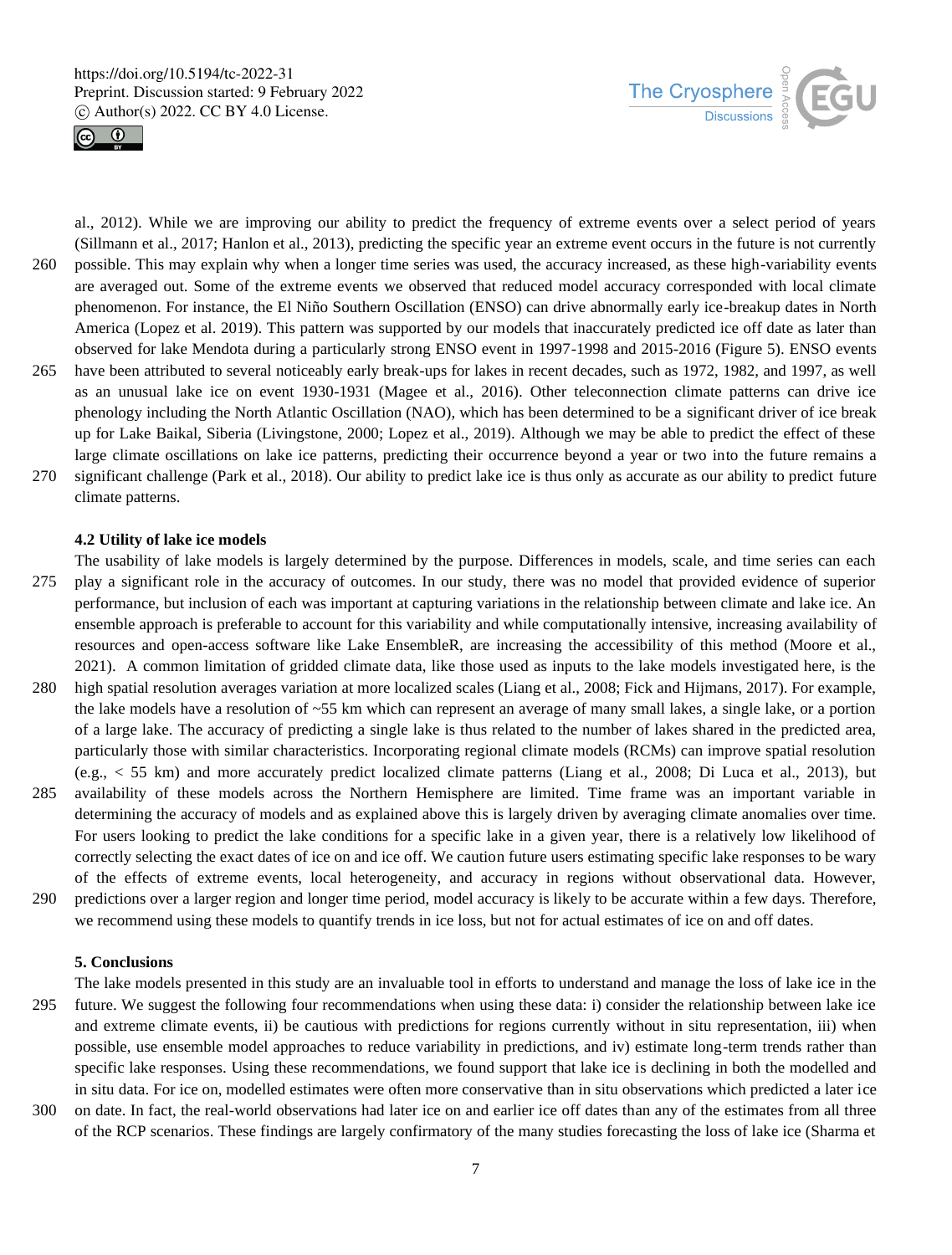



al., 2019; Grant et al., 2021; Li et al., 2021) and suggests that true loss of lake ice may be even greater than forecasted by climate change scenarios. Continued development and integration of tools, such as process-based models, remote-sensing, and broader in situ observations, coupled with improved understanding of responses to climate will be critical (Sharma et al., 305 2020) as we continue to experience the consequences of climate change in the coming decades.

#### **Acknowledgments**

This work was supported by a UKRI Natural Environment Research Council (NERC) Independent Research Fellowship awarded to RIW [grant number NE/T011246/1]. For their roles in producing, coordinating, and making available the ISIMIP 310 climate scenarios, we acknowledge the support of the ISIMIP cross sectoral science team.

#### **Author Contribution**

All the authors contributed to the development, writing, and revision of the manuscript. MAI, AF, RIW, SS contributed to the methodology, data curation, and visualization of the results. MAI and AF performed the formal analysis and validation. 315 SS led funding acquisition and supervised the project.

### **Competing Interest**

The authors declare they have no competing interests.

#### 320 **Data Availability**

The data for the ice projections from different lake models and representative concentration pathways are available at the website for Inter-Sectoral Impact Model Intercomparison Project (ISIMIP) https://esg.pik-potsdam.de/.

# **References**

- 325 Balsamo, G., Salgado, R., Dutra, E., Boussetta, S., Stockdale, T., and Potes, M.: On the contribution of lakes in predicting near-surface temperature in a global weather forecasting model, Tellus A: Dynamic Meteorology and Oceanography, 64, 15829, 10.3402/tellusa.v64i0.15829, 2012.
- Benson, B. J., Magnuson, J. J., Jensen, O. P., Card, V. M., Hodgkins, G., Korhonen, J., Livingstone, D. M., Stewart, K. M., Weyhenmeyer, G. A., and Granin, N. G.: Extreme events, trends, and variability in Northern Hemisphere lake-ice 330 phenology (1855–2005), Climatic Change, 112, 299-323, 10.1007/s10584-011-0212-8, 2012.
	- Breiman, L.: Random Forests, Machine Learning, 45, 5-32, 10.1023/A:1010933404324, 2001.
		- Choulga, M., Kourzeneva, E., Zakharova, E., and Doganovsky, A.: Estimation of the mean depth of boreal lakes for use in numerical weather prediction and climate modelling, Tellus A: Dynamic Meteorology and Oceanography, 66, 21295, 10.3402/tellusa.v66.21295, 2014.
- 335 Di Luca, A., de Elía, R., and Laprise, R.: Potential for added value in temperature simulated by high-resolution nested RCMs in present climate and in the climate change signal, Climate Dynamics, 40, 443-464, 10.1007/s00382-012-1384-2, 2013.
	- Easterling, D., R., Meehl Gerald, A., Parmesan, C., Changnon Stanley, A., Karl Thomas, R., and Mearns Linda, O.: Climate Extremes: Observations, Modeling, and Impacts, Science, 289, 2068-2074, 10.1126/science.289.5487.2068, 2000.
- 340 Fick, S. E. and Hijmans, R. J.: WorldClim 2: new 1-km spatial resolution climate surfaces for global land areas, International Journal of Climatology, 37, 4302-4315, https://doi.org/10.1002/joc.5086, 2017.
	- Filazzola, A., Blagrave, K., Imrit, M. A., and Sharma, S.: Climate Change Drives Increases in Extreme Events for Lake Ice in the Northern Hemisphere, Geophysical Research Letters, 47, e2020GL089608, https://doi.org/10.1029/2020GL089608, 2020.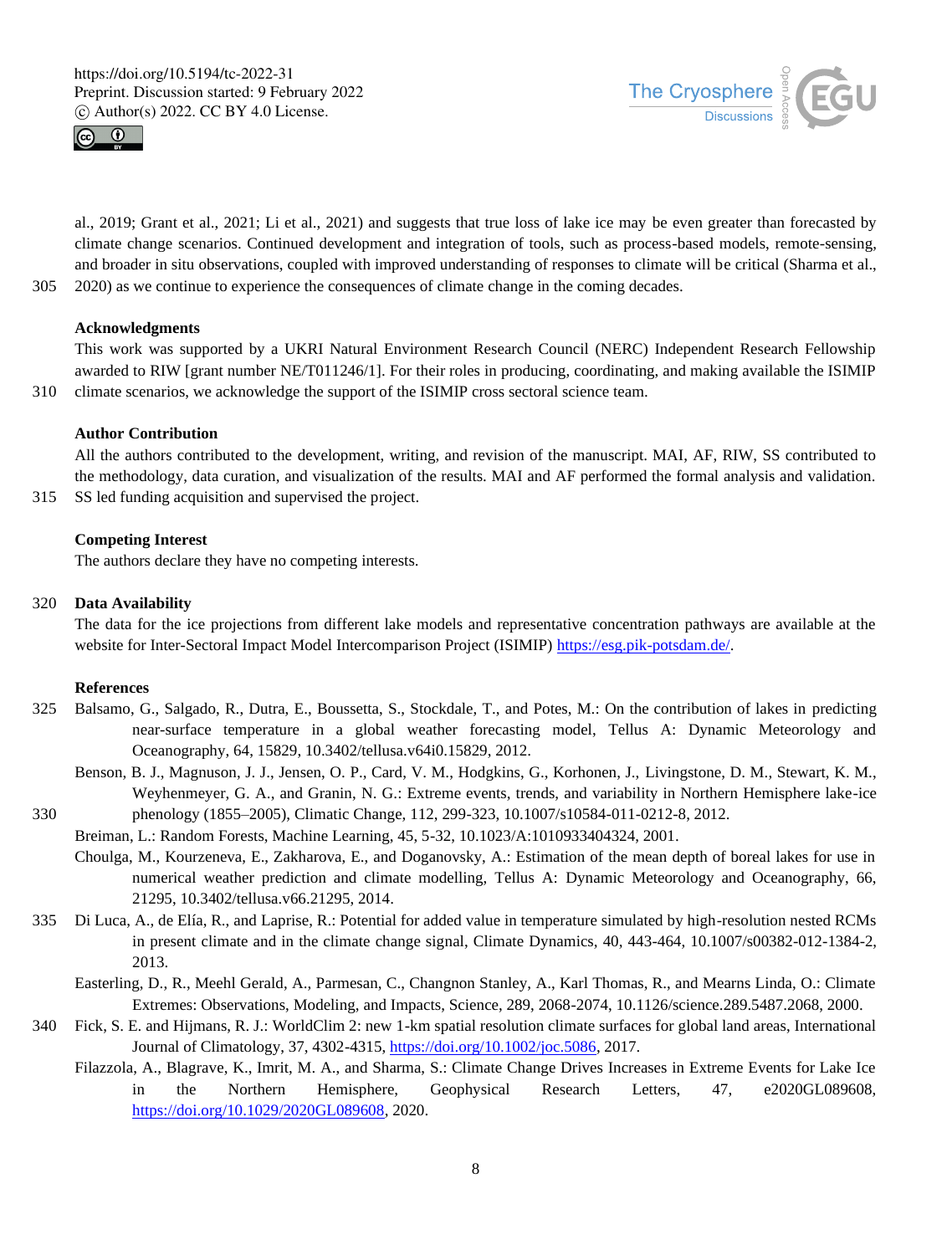



- 345 Frieler, K., Lange, S., Piontek, F., Reyer, C. P. O., Schewe, J., Warszawski, L., Zhao, F., Chini, L., Denvil, S., Emanuel, K., Geiger, T., Halladay, K., Hurtt, G., Mengel, M., Murakami, D., Ostberg, S., Popp, A., Riva, R., Stevanovic, M., Suzuki, T., Volkholz, J., Burke, E., Ciais, P., Ebi, K., Eddy, T. D., Elliott, J., Galbraith, E., Gosling, S. N., Hattermann, F., Hickler, T., Hinkel, J., Hof, C., Huber, V., Jägermeyr, J., Krysanova, V., Marcé, R., Müller Schmied, H., Mouratiadou, I., Pierson, D., Tittensor, D. P., Vautard, R., van Vliet, M., Biber, M. F., Betts, R. A., 350 Bodirsky, B. L., Deryng, D., Frolking, S., Jones, C. D., Lotze, H. K., Lotze-Campen, H., Sahajpal, R., Thonicke, K., Tian, H., and Yamagata, Y.: Assessing the impacts of 1.5 °C global warming – simulation protocol of the Inter-Sectoral Impact Model Intercomparison Project (ISIMIP2b), Geosci. Model Dev., 10, 4321-4345, 10.5194/gmd-10-
	- 4321-2017, 2017. Goudsmit, G. H., Burchard, H., Peeters, F., and Wüest, A.: Application of k-∈ turbulence models to enclosed basins: The role
- 355 of internal seiches, Journal of Geophysical Research: Oceans, 107, 23-21-23-13, https://doi.org/10.1029/2001JC000954, 2002.
- Grant, L., Vanderkelen, I., Gudmundsson, L., Tan, Z., Perroud, M., Stepanenko, V. M., Debolskiy, A. V., Droppers, B., Janssen, A. B. G., Woolway, R. I., Choulga, M., Balsamo, G., Kirillin, G., Schewe, J., Zhao, F., del Valle, I. V., Golub, M., Pierson, D., Marcé, R., Seneviratne, S. I., and Thiery, W.: Attribution of global lake systems change to 360 anthropogenic forcing, Nature Geoscience, 14, 849-854, 10.1038/s41561-021-00833-x, 2021.
	- Hanlon, H. M., Hegerl, G. C., Tett, S. F. B., and Smith, D. M.: Can a Decadal Forecasting System Predict Temperature Extreme Indices?, Journal of Climate, 26, 3728-3744, 10.1175/JCLI-D-12-00512.1, 2013.
		- Hulme, M.: Memory in the twenty-first century: new critical perspectives from the sciences, arts and humanities, in, edited by: Groes, S., Palgrave Macmillan, London, 159-162, 2016.
- 365 IPCC: Climate Change 2021: The Physical Science Basis. Contribution of Working Group I to the Sixth Assessment Report of the Intergovernmental Panel on Climate Change, Cambridge University Press, 2021.
	- Knoll, L. B., Sharma, S., Denfeld, B. A., Flaim, G., Hori, Y., Magnuson, J. J., Straile, D., and Weyhenmeyer, G. A.: Consequences of lake and river ice loss on cultural ecosystem services, Limnology and Oceanography Letters, 4, 119-131, 10.1002/lol2.10116, 2019.
- 370 Kourzeneva, E.: External data for lake parameterization in Numerical Weather Prediction and climate modeling, Boreal Environment Research, 15, 165-177, 2010.
	- Lange, S.: EartH2Observe, WFDEI and ERA-Interim data Merged and Bias-corrected for ISIMIP (EWEMBI), GFZ Data Services [dataset], 2016.
- Lawrence, D. M., Oleson, K. W., Flanner, M. G., Thornton, P. E., Swenson, S. C., Lawrence, P. J., Zeng, X., Yang, Z.-L., 375 Levis, S., Sakaguchi, K., Bonan, G. B., and Slater, A. G.: Parameterization improvements and functional and structural advances in Version 4 of the Community Land Model, Journal of Advances in Modeling Earth Systems, 3, https://doi.org/10.1029/2011MS00045, 2011.
	- Li, X., Long, D., Huang, Q., and Zhao, F.: The state and fate of lake ice thickness in the Northern Hemisphere, Science Bulletin, https://doi.org/10.1016/j.scib.2021.10.015, 2021.
- 380 Liang, X.-Z., Kunkel, K. E., Meehl, G. A., Jones, R. G., and Wang, J. X. L.: Regional climate models downscaling analysis of general circulation models present climate biases propagation into future change projections, Geophysical Research Letters, 35, https://doi.org/10.1029/2007GL032849, 2008.
	- Livingstone, D. M.: Large-scale climatic forcing detected in historical observations of lake ice break-up, Internationale Vereinigung für theoretische und angewandte Limnologie: Verhandlungen, 27, 2775-2783, 2000.
- 385 Lopez, L. S., Hewitt, B. A., and Sharma, S.: Reaching a breaking point: How is climate change influencing the timing of ice breakup in lakes across the northern hemisphere?, Limnology and Oceanography, 64, 2621-2631, https://doi.org/10.1002/lno.11239, 2019.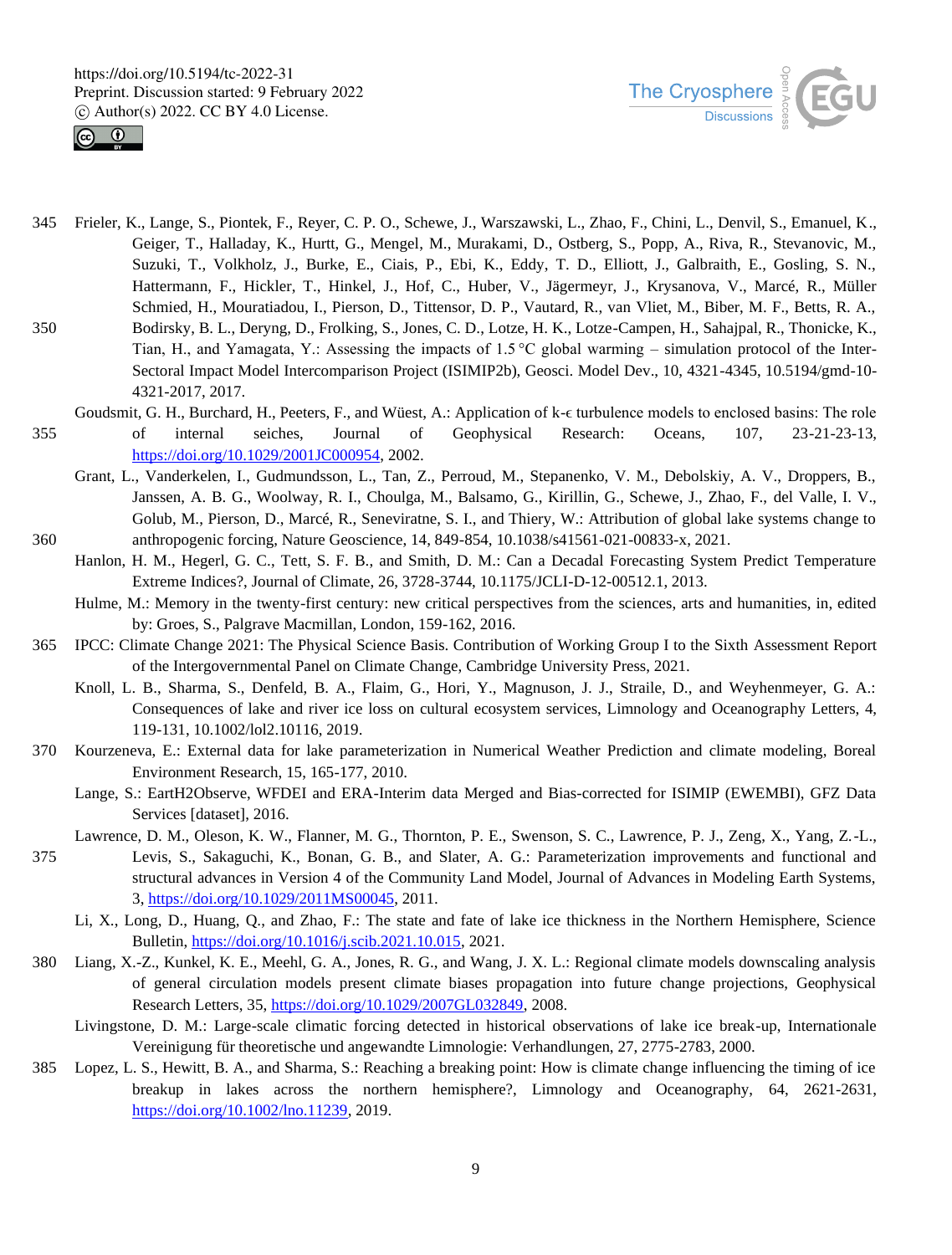



- Magee, M. and Wu, C.: Effects of changing climate on ice cover in three morphometrically different lakes, Hydrological Processes, 31, 308-323, 10.1002/hyp.10996, 2017.
- 390 Magee, M. R., Wu, C. H., Robertson, D. M., Lathrop, R. C., and Hamilton, D. P.: Trends and abrupt changes in 104 years of ice cover and water temperature in a dimictic lake in response to air temperature, wind speed, and water clarity drivers, Hydrol. Earth Syst. Sci., 20, 1681-1702, 10.5194/hess-20-1681-2016, 2016.
- Magnuson, J., Robertson, D., Benson, B., Wynne, R., Livingstone, D., Arai, T., Assel, R., Barry, R., Card, V., Kuusisto, E., Granin, N., Prowse, T., Stewart, K., and Vuglinsky, V.: Historical Trends in Lake and River Ice Cover in the 395 Northern Hemisphere, Science, 289, 1743-1746, 10.1126/science.289.5485.1743, 2000.
	- Magnuson, J. J. and Lathrop, R. C.: Lake Ice: Winter, Beauty, Value, Changes, and a Threatened Future, 2014.
	- Moore, T. N., Mesman, J. P., Ladwig, R., Feldbauer, J., Olsson, F., Pilla, R. M., Shatwell, T., Venkiteswaran, J. J., Delany, A. D., Dugan, H., Rose, K. C., and Read, J. S.: LakeEnsemblR: An R package that facilitates ensemble modelling of lakes, Environmental Modelling & Software, 143, 105101, https://doi.org/10.1016/j.envsoft.2021.105101, 2021.
- 400 Orru, K., Kangur, K., Ginter, K., and Kangur, A.: Orru et al.2014 Recreational ice-fishing ecol-2014-4-282-298 [dataset], 2014.
	- Park, J.-H., Kug, J.-S., Li, T., and Behera, S. K.: Predicting El Niño Beyond 1-year Lead: Effect of the Western Hemisphere Warm Pool, Scientific Reports, 8, 14957, 10.1038/s41598-018-33191-7, 2018.
- Roe, Gerard H., Baker, Marcia B., and Herla, F.: Centennial glacier retreat as categorical evidence of regional climate 405 change, Nature Geoscience, 10, 95-99, 10.1038/ngeo2863, 2017.
	- Rogora, M., Frate, L., Carranza, M. L., Freppaz, M., Stanisci, A., Bertani, I., Bottarin, R., Brambilla, A., Canullo, R., Carbognani, M., Cerrato, C., Chelli, S., Cremonese, E., Cutini, M., Di Musciano, M., Erschbamer, B., Godone, D., Iocchi, M., Isabellon, M., Magnani, A., Mazzola, L., Morra di Cella, U., Pauli, H., Petey, M., Petriccione, B., Porro, F., Psenner, R., Rossetti, G., Scotti, A., Sommaruga, R., Tappeiner, U., Theurillat, J. P., Tomaselli, M., Viglietti, D.,
- 410 Viterbi, R., Vittoz, P., Winkler, M., and Matteucci, G.: Assessment of climate change effects on mountain ecosystems through a cross-site analysis in the Alps and Apennines, Sci Total Environ, 624, 1429-1442, 10.1016/j.scitotenv.2017.12.155, 2018.
	- Semenov, M. and Stratonovitch, P.: Use of multi-model ensembles from global climate models for assessment of climate change impacts, Climate Research - CLIMATE RES, 41, 1-14, 10.3354/cr00836, 2010.
- 415 Sharma, S., Blagrave, K., Magnuson, J. J., O'Reilly, C. M., Oliver, S., Batt, R. D., Magee, M. R., Straile, D., Weyhenmeyer, G. A., Winslow, L., and Woolway, R. I.: Widespread loss of lake ice around the Northern Hemisphere in a warming world, Nature Climate Change, 9, 227-231, 10.1038/s41558-018-0393-5, 2019.
- Sharma, S., Meyer, M. F., Culpepper, J., Yang, X., Hampton, S., Berger, S. A., Brousil, M. R., Fradkin, S. C., Higgins, S. N., Jankowski, K. J., Kirillin, G., Smits, A. P., Whitaker, E. C., Yousef, F., and Zhang, S.: Integrating Perspectives to 420 Understand Lake Ice Dynamics in a Changing World, Journal of Geophysical Research: Biogeosciences, 125, e2020JG005799, https://doi.org/10.1029/2020JG005799, 2020.
- Sharma, S., Richardson, D. C., Woolway, R. I., Imrit, M. A., Bouffard, D., Blagrave, K., Daly, J., Filazzola, A., Granin, N., Korhonen, J., Magnuson, J., Marszelewski, W., Matsuzaki, S.-I. S., Perry, W., Robertson, D. M., Rudstam, L. G., Weyhenmeyer, G. A., and Yao, H.: Loss of Ice Cover, Shifting Phenology, and More Extreme Events in Northern 425 Hemisphere Lakes, Journal of Geophysical Research: Biogeosciences, 126, e2021JG006348, https://doi.org/10.1029/2021JG006348, 2021.
	- Sillmann, J., Thorarinsdottir, T., Keenlyside, N., Schaller, N., Alexander, L. V., Hegerl, G., Seneviratne, S. I., Vautard, R., Zhang, X., and Zwiers, F. W.: Understanding, modeling and predicting weather and climate extremes: Challenges and opportunities, Weather and Climate Extremes, 18, 65-74, https://doi.org/10.1016/j.wace.2017.10.003, 2017.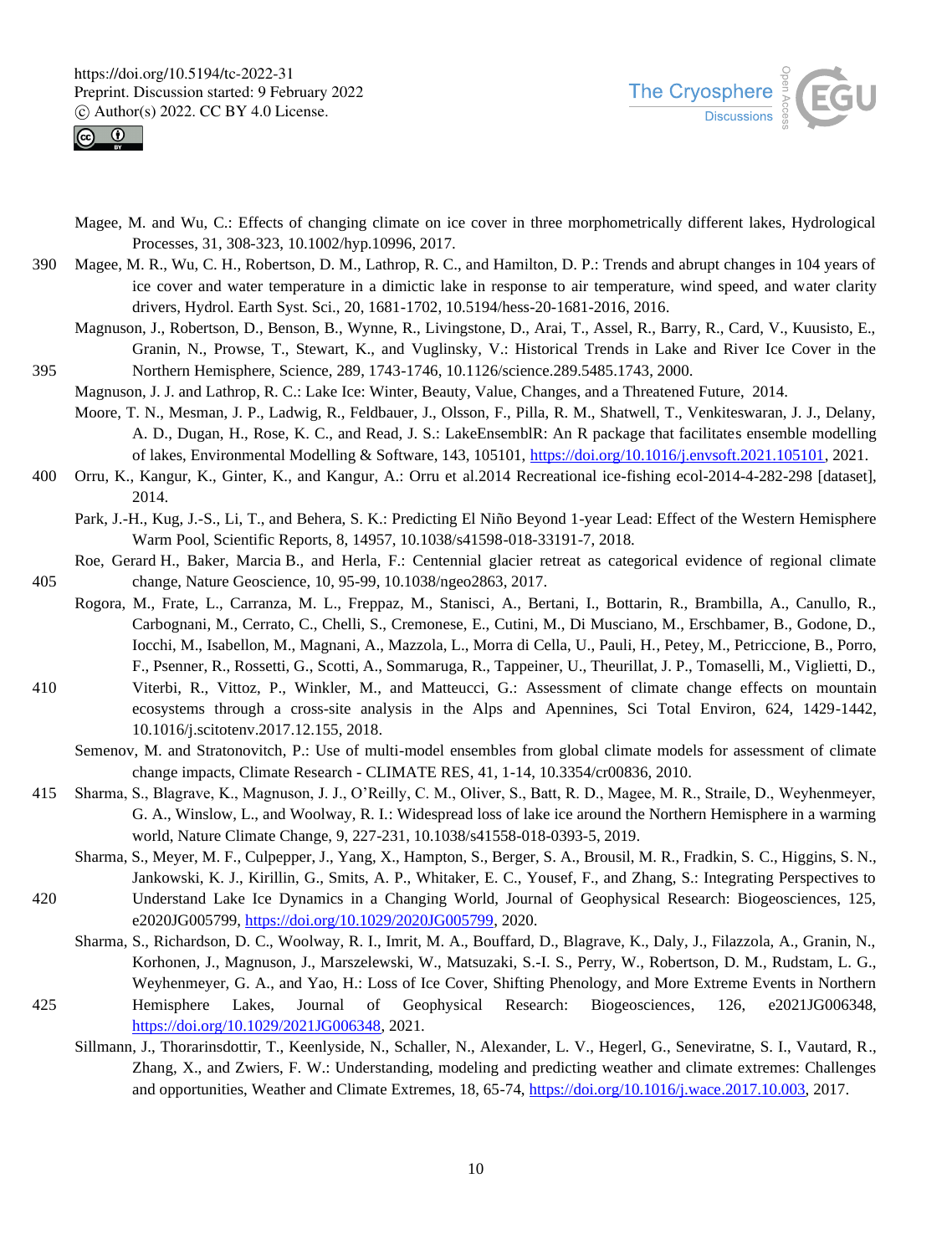



- 430 Stepanenko, V., Mammarella, I., Ojala, A., Miettinen, H., Lykosov, V., and Vesala, T.: LAKE 2.0: a model for temperature, methane, carbon dioxide and oxygen dynamics in lakes, Geosci. Model Dev., 9, 1977-2006, 10.5194/gmd-9-1977- 2016, 2016.
- Subin, Z. M., Riley, W. J., and Mironov, D.: An improved lake model for climate simulations: Model structure, evaluation, and sensitivity analyses in CESM1, Journal of Advances in Modeling Earth Systems, 4, 435 https://doi.org/10.1029/2011MS000072, 2012.
	- Tan, Z., Leung, L. R., Li, H.-Y., and Tesfa, T.: Modeling Sediment Yield in Land Surface and Earth System Models: Model Comparison, Development, and Evaluation, Journal of Advances in Modeling Earth Systems, 10, 2192-2213, https://doi.org/10.1029/2017MS001270, 2018.
- Taylor, K. E., Stouffer, R. J., and Meehl, G. A.: An Overview of CMIP5 and the Experiment Design, Bulletin of the 440 American Meteorological Society, 93, 485-498, 10.1175/BAMS-D-11-00094.1, 2012.
	- van Vuuren, D. P., Edmonds, J., Kainuma, M., Riahi, K., Thomson, A., Hibbard, K., Hurtt, G. C., Kram, T., Krey, V., Lamarque, J.-F., Masui, T., Meinshausen, M., Nakicenovic, N., Smith, S. J., and Rose, S. K.: The representative concentration pathways: an overview, Climatic Change, 109, 5, 10.1007/s10584-011-0148-z, 2011.
- Vanderkelen, I., van Lipzig, N. P. M., Lawrence, D. M., Droppers, B., Golub, M., Gosling, S. N., Janssen, A. B. G., Marcé, 445 R., Schmied, H. M., Perroud, M., Pierson, D., Pokhrel, Y., Satoh, Y., Schewe, J., Seneviratne, S. I., Stepanenko, V. M., Tan, Z., Woolway, R. I., and Thiery, W.: Global Heat Uptake by Inland Waters, Geophysical Research Letters, 47, e2020GL087867, https://doi.org/10.1029/2020GL087867, 2020.
	- Woolway, R. and Merchant, C.: Worldwide alteration of lake mixing regimes in response to climate change, Nature Geoscience, 12, 10.1038/s41561-019-0322-x, 2019.
- 450 Woolway, R., Kraemer, B., Lenters, J., Merchant, C., O'Reilly, C., and Sharma, S.: Global lake responses to climate change, Nature Reviews Earth & Environment, 1, 10.1038/s43017-020-0067-5, 2020.

Woolway, R.I. et al. Phenological shifts in lake stratification under climate change. Nat. Comm. 12:2318 (2021).

Wright, D. M., Posselt, D. J., and Steiner, A. L.: Sensitivity of Lake-Effect Snowfall to Lake Ice Cover and Temperature in the Great Lakes Region, Monthly Weather Review, 141, 670-689, 10.1175/MWR-D-12-00038.1, 2013.

455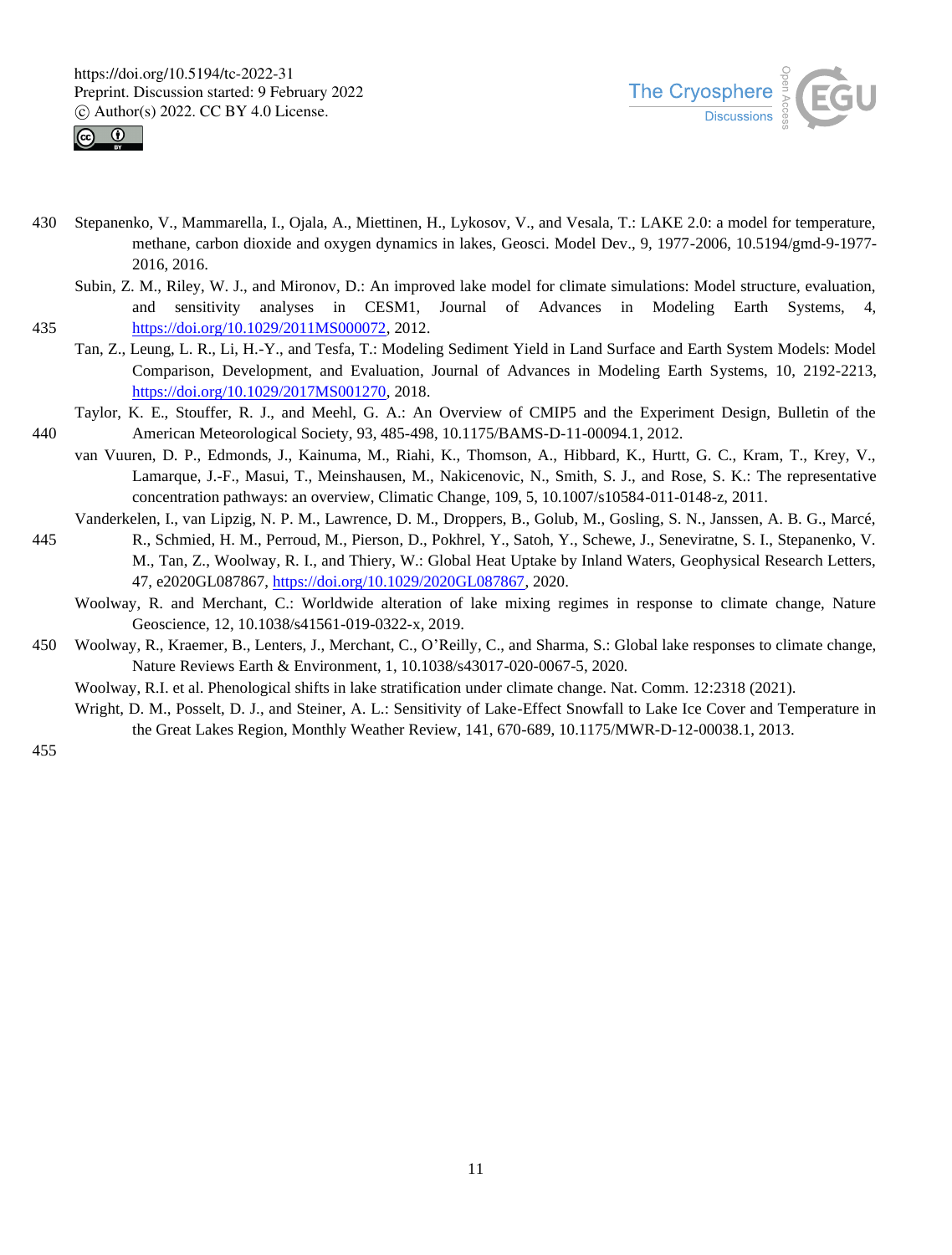





**Figure 1: Ice off (A) and ice on (B) anomaly in the Northern Hemisphere.** The orange color represents ice phenology predictions under RCP 6.0. We used the years 1901-1930 as an average baseline. The anomaly is defined as the day difference in average ice on/off for a year and the average baseline. We define DOY (Day Of Year) as the number of days from January 1st, with January 1st being 0, days after 460 January 1st being positive and days before January 1st being negative.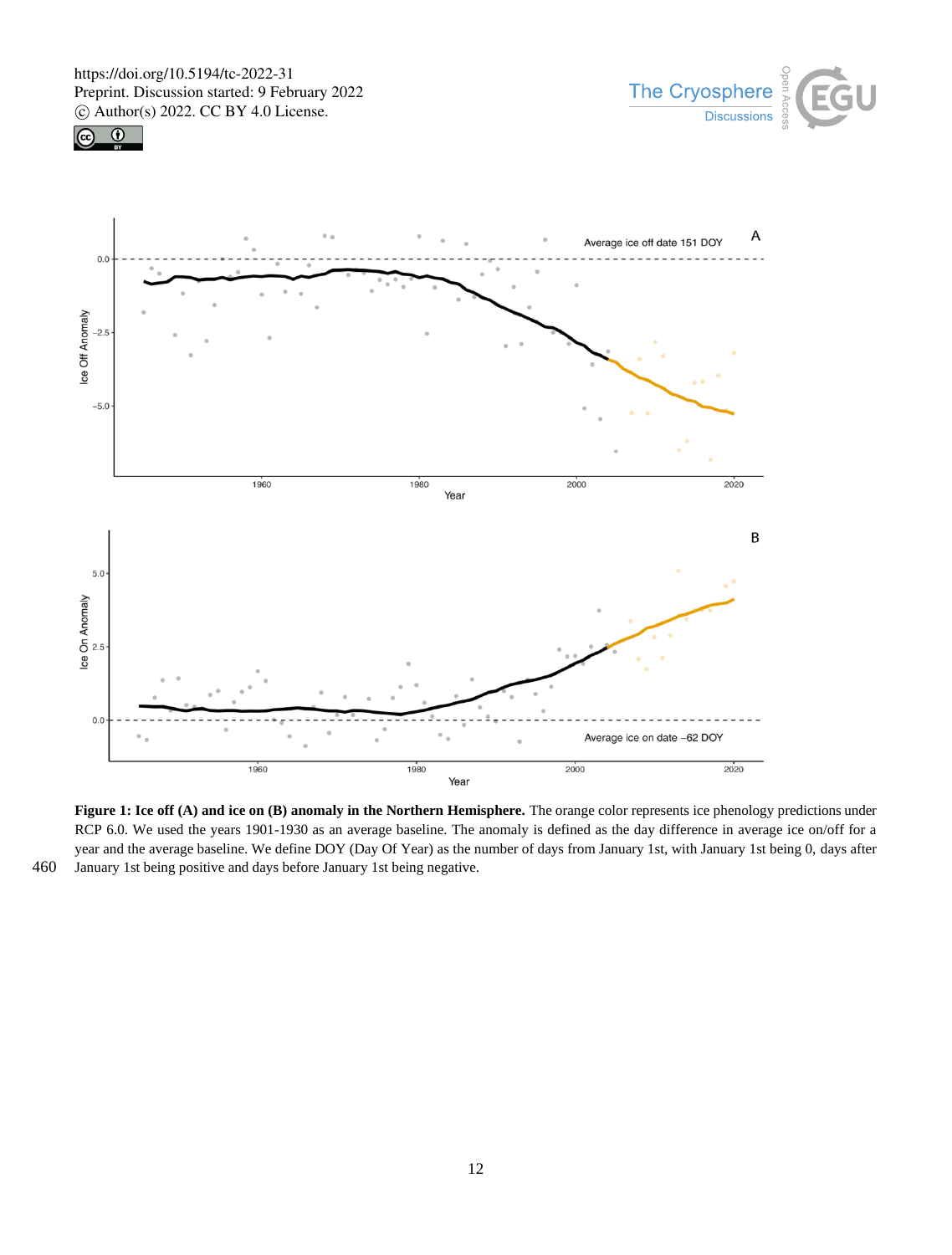





**Figure 2: Difference in A) RMSE (DOY), B) Mean Difference (DOY), and C) Trend Difference (DOY) for 4 process-based lake models compared to in situ observations.** We used grids where we had in situ observations and compared how the ISIMIP models performed relative to the observations, using the metrics of RMSE (DOY), Means (DOY), and Trends (day/year). For panel A, the 465 differences between RMSE for the models were significant, except between ALBM and CLM45 and between ALBM and SIMSTRAT. For panel C, there was no significant difference among the models for both ice on and ice off. We define DOY (Day Of Year) as the number of days from January 1st, with January 1st being 0, days after January 1st being positive and days before January 1st being negative.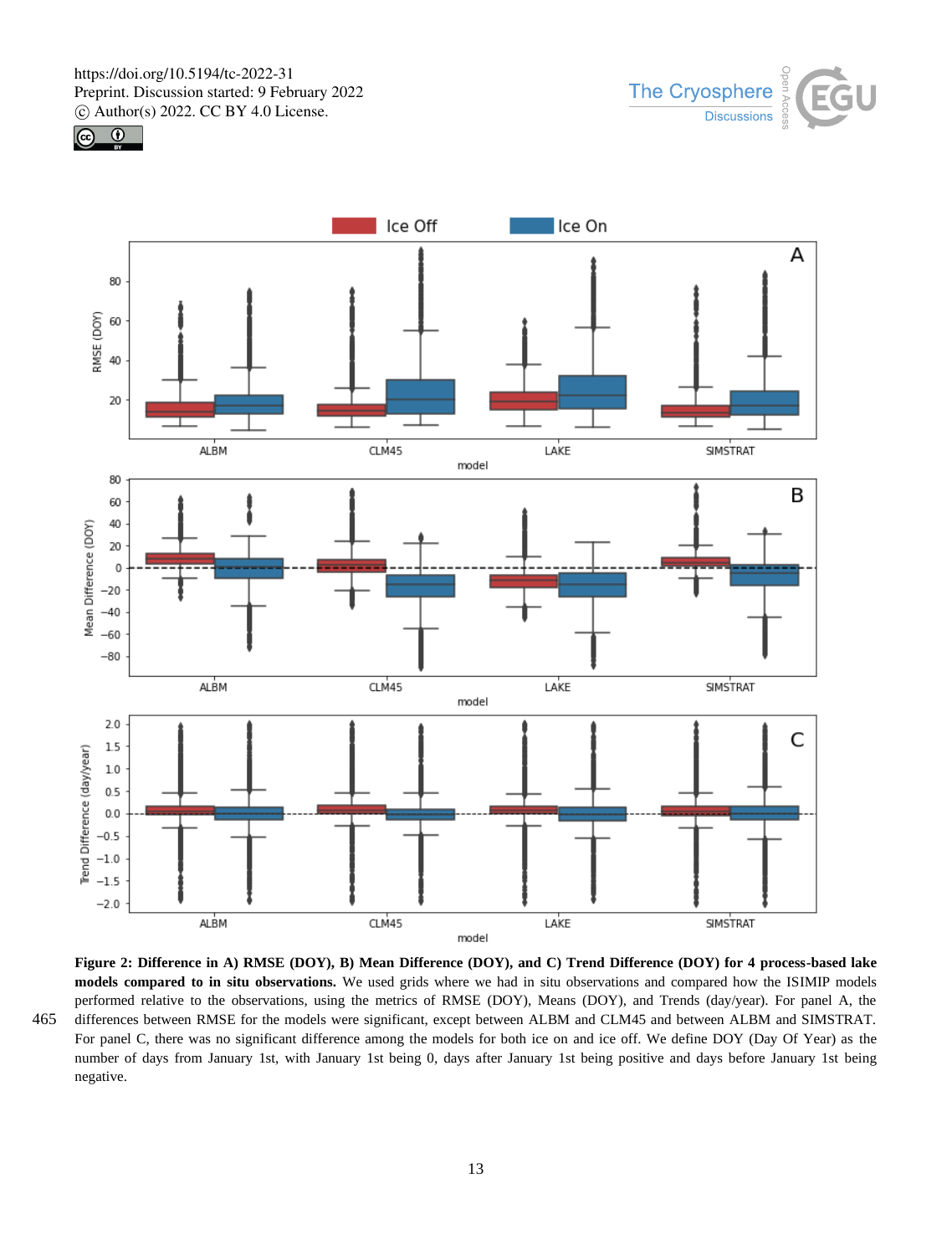





470 **Figure 3: Drivers of differences in RMSE.** We used random forests to identify the important drivers affecting RMSE of ice on (A) and ice off (B). Rows (C and D) represents the partial dependence plots for the 3 most important drivers for ice on (C) and ice on (D). Depth indicates the average depth of the lakes in the grid. Area indicates the average area of the lakes in the grid. 'Length Data' represents the average length of time series of lakes in the grid, and '% Extreme' represents the percentage of extreme events observed in the lakes in that grid, over the time series.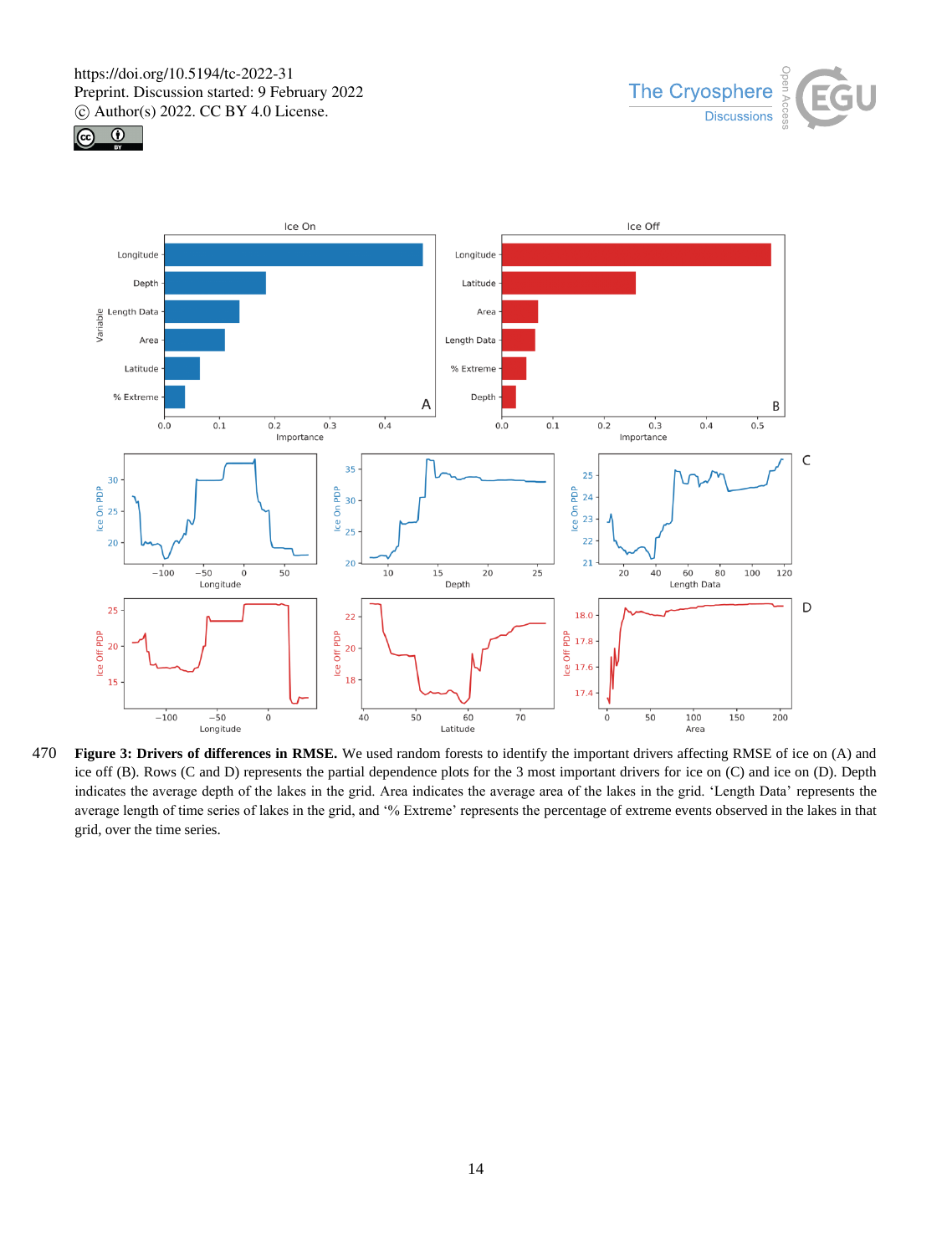